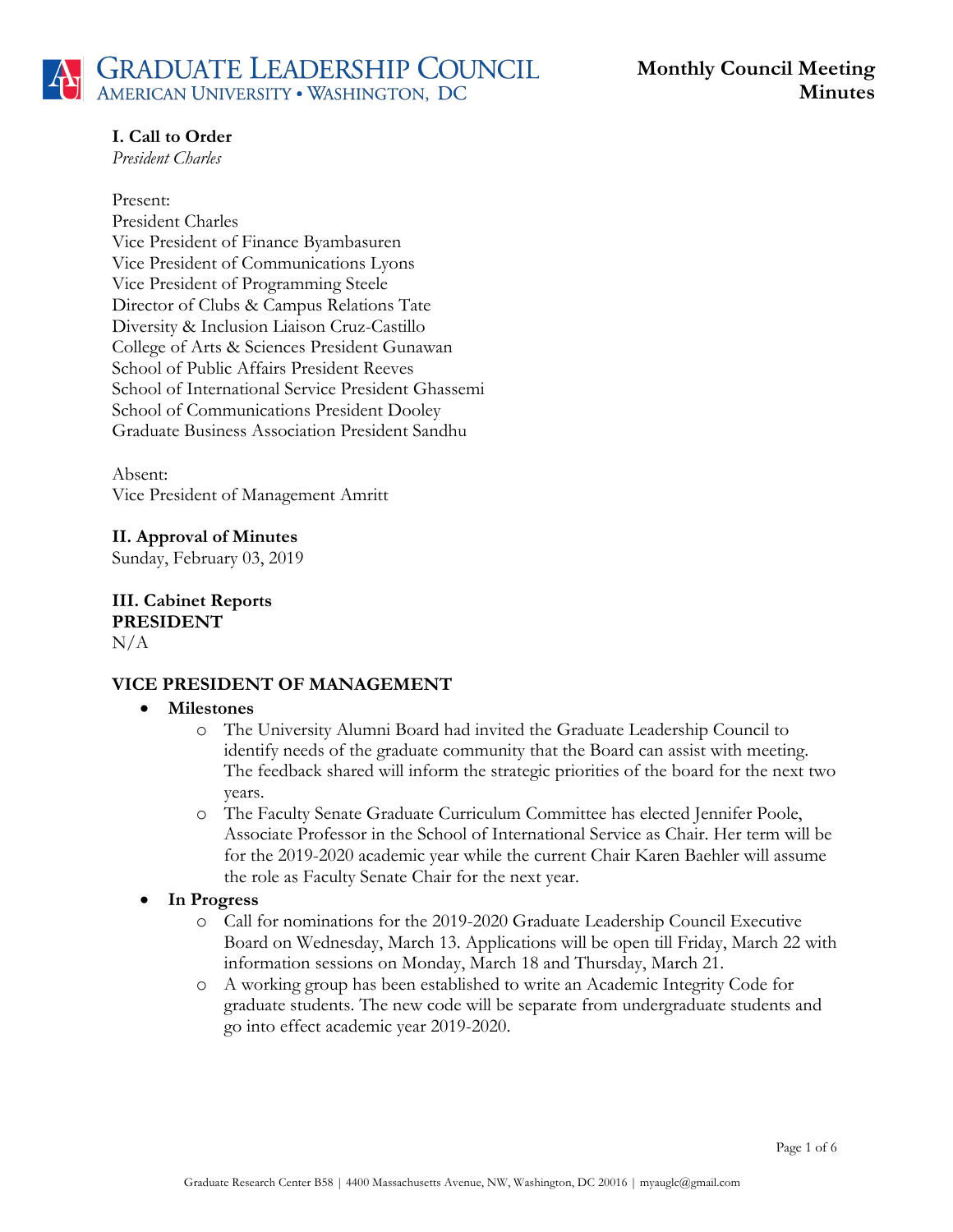

## • **Upcoming**

- o The entire Executive Board must complete transition memos by Monday, April 8 detailing standard operating procedures of position.
- o Announcement of 2019 Campus Climate Survey results. Constituency meetings will be organized to present the findings and determine actionable steps for the next year.
- o Revising and finalizing Constitution and Bylaws based on the feedback and issues raised during the on the Fiscal Policies meeting.

## **VICE PRESIDENT OF FINANCE**

## • **Milestones**

- o GLC Travel Grant Recipients: 43 finalists receiving \$15,898 in total
- o CAS 14; SIS 10; SPA 8; SOC 7; Kogod 4
- o 20 PhD students; 10 international students
- o Submitted international insurance approval for 12 recipients travelling abroad
- o Met with SA Office to share final list
- o University Budget Committee Student Roundtable on Feb 21
- o BOT Finance and Investment Committee meeting on Feb 28
- o GLC Fiscal Policy draft
- **In Progress**
	- o Compiling paperwork for all GLC Travel Grant recipients and sharing with Ebonie and Calvin
	- o SPA and SIS gala proposals; funds transfer
- **Upcoming**
	- o Discuss GLC Fiscal Policy draft with SA office and incorporate feedback
		- Finalize it as part of the bylaws
	- o GLC End-of-the-Year Budget Report on April 28
		- § GSC end-of-the-year (fall+spring) budget reports due COB on April 26
		- Please use the template here
		- Failure to submit end-of-the-year GSC report may result in hold on budget allocation for academic year 2019-2020
	- o Finish writing detailed Exit Memo for the next Director of Finance

## **VICE PRESIDENT OF COMMUNICATIONS**

## • **Milestones**

- o **Rebranding** We are currently in the third (and final) round of designs for the new GLC and GSC logos. We began with a modern abstract design, moved to a modern seal style, and have now settled on a traditional seal. The logos will be completed this week.
- o **TenleyTalk** We have now released three episodes of the new GLC podcast. From episode one to episode three, we have seen growth in our audience and outreach. However, we are still looking for ways to better cater our segments to graduate needs and tastes while implementing innovative advertising techniques.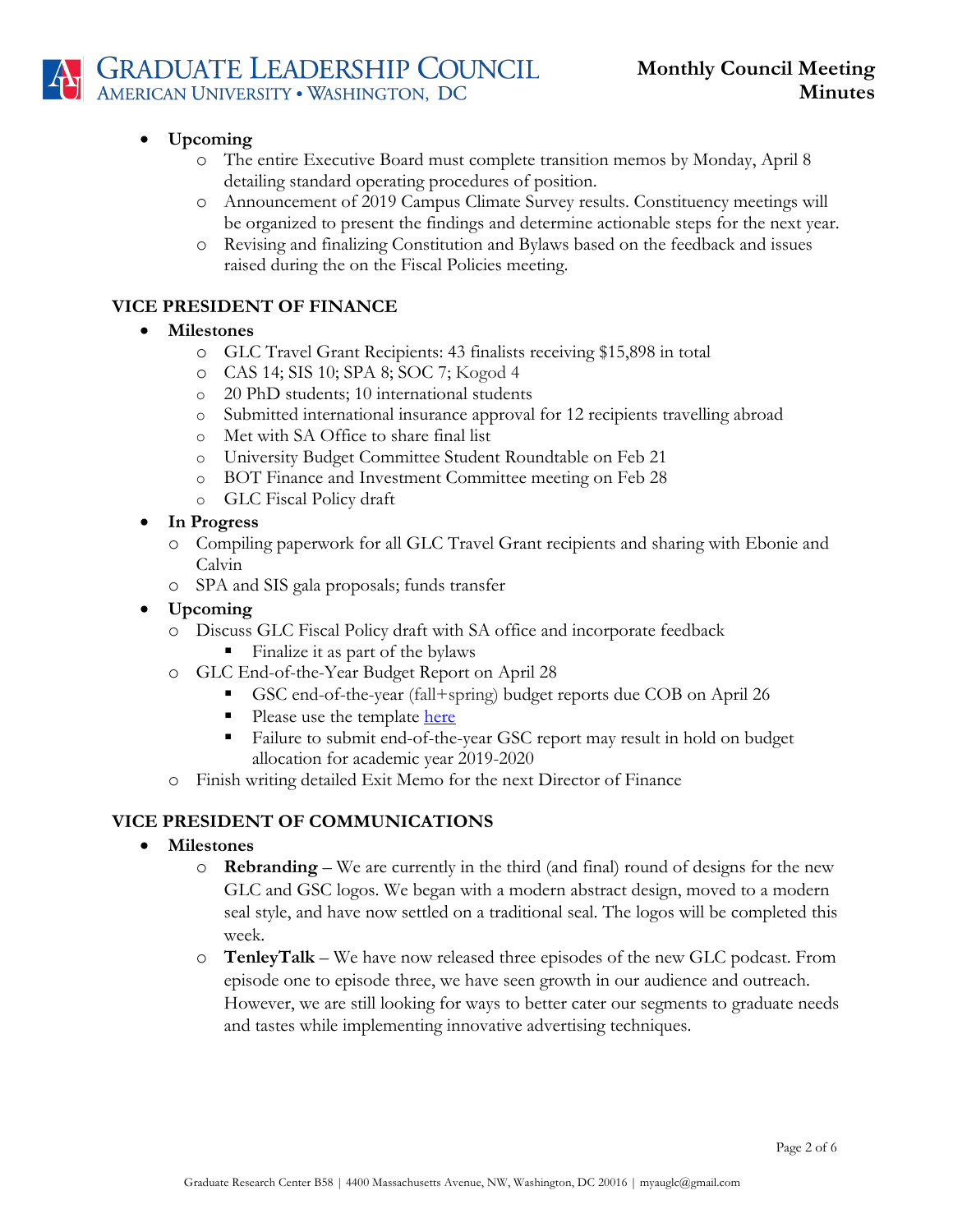# **GRADUATE LEADERSHIP COUNCIL**<br>AMERICAN UNIVERSITY • WASHINGTON, DC

- o **Graduate Gazette** We released one edition of the Graduate Gazette on the first day of Founders Week which unfortunately led to a sharp decrease in the Open Rate (50% to 21%) and Click Rate (5.7% to 4.6%). Our 2019-20 Elections Email did much better with an Open Rate of 44% and a Click Rate of 2% (*Note: Click Rate goes down as more people open the email.)* The top four positions explored by students were, in order: President, Vice President, Director of Communication, and Director of Programming. We have had zero submissions so far.
- o **Travel Grants**  The 2018-19 Travel Grants program was successfully ended and the submission portal has been shut down.
- o **Clubs Webpage** With considerable assistance from the Director of Clubs & Campus Relations, the Clubs webpage on the website has been completed and now boasts a comprehensive list of all clubs and the registration portal.
- **In Progress**
	- o **Website Resources** Securing a comprehensive listing of all resources available / catered to graduate students for inclusion and linking on our auglc.org website.
	- o **GSC Content** Communicating with GSC Presidents and their communications staff regarding the content they wish to have included on their new website tabs.
	- o **Graduate Gazette** The March edition will be releasing on Monday the 18th, with a special edition of the Gazette to come out soon after requesting submissions for the GLC's Research Symposium.
	- o **Website Revamp** Once we feel comfortable moving forward with the logos, I will be communicating with Joe Peacock on the redesign of our website. Content is already being acquired that he can work with (design-wise) but further information will be needed.
- **Upcoming** 
	- o **2019 Q1 Social Media Report** For the April meeting, I will be compiling a report of our activity online during Q1 (Jan. – Mar.) of 2019.
	- o **Transition Materials** As we come to the end of our terms, I will be moving forward with a guide to the Director of Communication role along with a thorough listing of all accounts (plus their passwords) used by the role. This will be stored on the Google Drive.
	- o **Social Media Accounts (GSCs)** I will be reaching out to each of the GSCs in the coming weeks to gain access to your GSC social media accounts. Each of these accounts will be linked to a social media management system and their registrations will be migrated to easily accessible email accounts within the GLC's Google Suite umbrella. Each GSC (and the GLC) will have accounts on Facebook, Twitter, and Instagram.
	- o **Canva** I have received permission and funding to create a Canva account for the GLC and one that would be shared among the GSCs. Materials will be migrated to the new GLC account as soon as processes are completed with the Student Activities Office.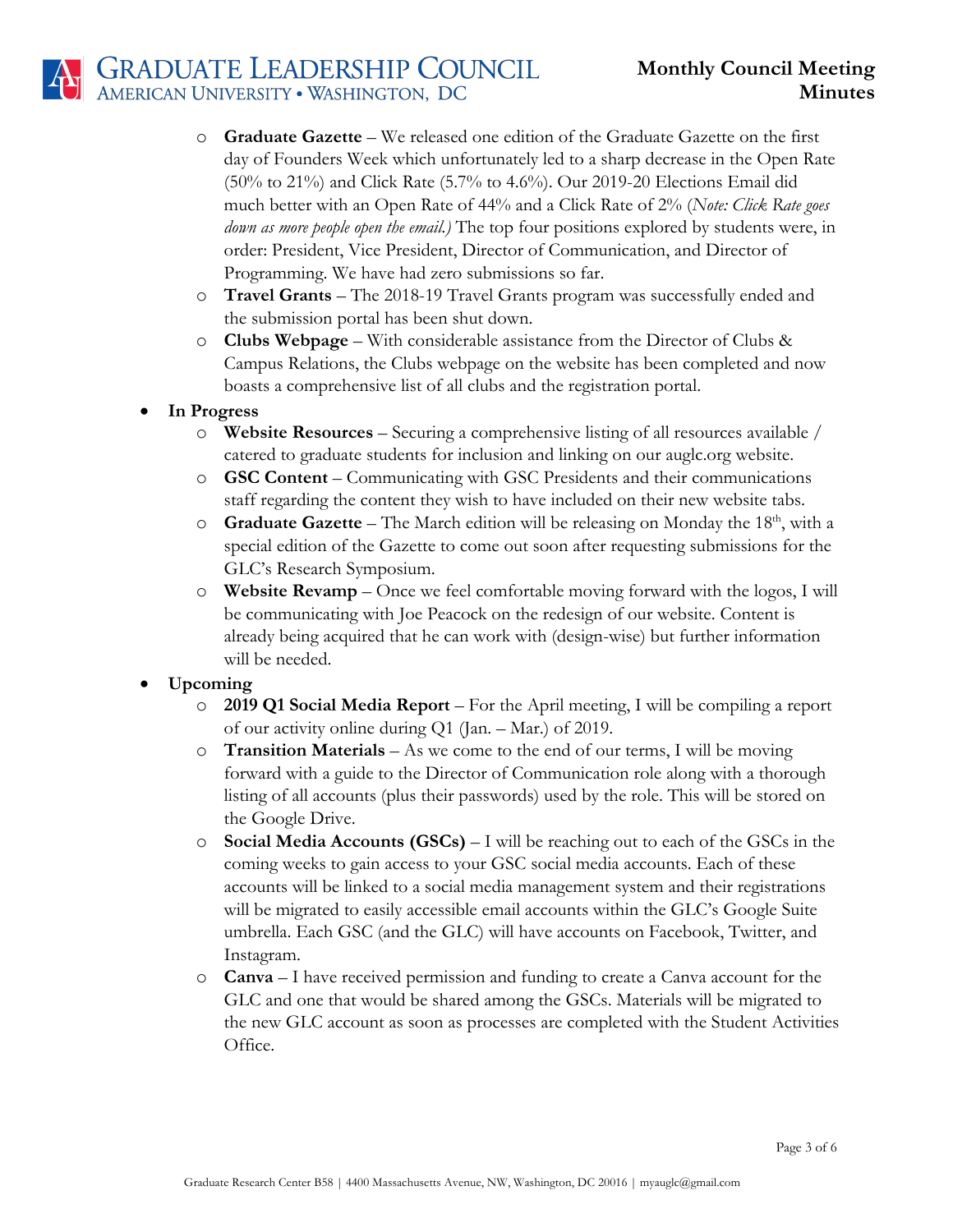o **Slack Internal Communications** – This has been discussed on multiple occasions, but we need to begin the migration of our conversations to the new Slack channels (because they are linked to our Google Suite) and the GroupMe must be shut down.

## **DIRECTOR OF CLUBS & CAMPUS RELATIONS**

### • **Milestones**

- o Marcelino was on boarded as the Online Liaison. Marcelino is also serving on the Latinx Graduation Banquet Committee with Nataly on behalf of the Graduate Leadership Council
- o Liaison budgets were approved for spring events
- o Meeting with Calvin and Chris to discuss club and campus updates including the process for how graduate organizations apply to receive recognition by Student Activities and the GLC.
- o Meeting with Beverly and Calvin to discuss the F1rst Gen Forward Graduate Organization
- o Meeting with Amber to discuss Graduate Black Student Union
- o Attended BoT Audit Meeting
- o Anh held the Language Exchange Happy Hour on March 7 and Silvia held the SPExS Social Hour on March 8
- o Updated the application organizations must use to apply for recognition from both Student Activities and the GLC
- o Jahan, thank you for representing the GLC during the Founders Day Celebration in February.
- In Progress
	- o Responding to F1rst Gen Forward Graduate Organization application with the decision from the Council
	- o Awaiting applications from Graduate Black Student Union and LGBTQ+ Graduate **Organization**
	- o Update: Although the Diversity and Inclusion Symposium will not occur this year, the Washington College of Law will be hosting the 4th National People of Color Legal Scholarship Conference on People of Color and the Future of Democracy on March 21 - 24, 2019
- Upcoming
	- o Touch base with organizations seeking to apply for recognition by Student Activities and the GLC.
	- o Nataly will have a coffee chat on Tuesday, March 19 from 3-5pm
	- o Meeting with all liaisons on March 24

### **VICE PRESIDENT OF PROGRAMMING**

### • **Milestones**

- o AUPD Active Shooter Training
- o Founders Day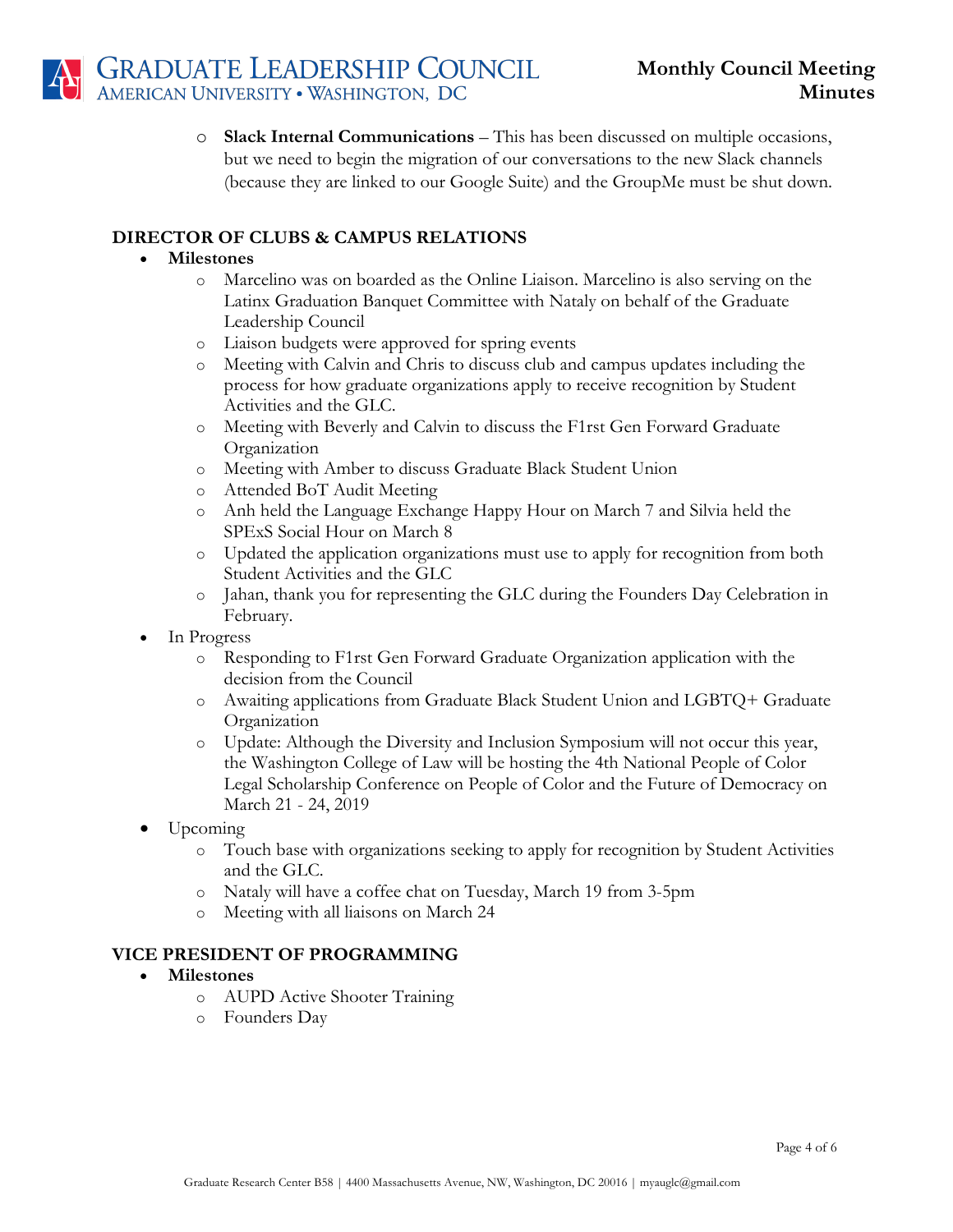# **GRADUATE LEADERSHIP COUNCIL**<br>AMERICAN UNIVERSITY • WASHINGTON, DC

- **In Progress**
	- o Planning the following events:
	- o Student Loan/Debt/Forgiveness Advising
	- o Graduate Symposium
	- o Kickball on the Mall
	- o D.C. United Soccer Game
- **Upcoming**
	- o Recruiting programmers for next year!

# **IV. Council Reports COLLEGE OF ARTS AND SCIENCES**

## • **Milestones**

- o Successful Graduate Professional Development Workshop Day
	- Post-event survey was positive
	- Will try to make it an annual event and work with more offices (alumni etc.)
- o Obtained updated budget estimates from each department
- o Call for nominations for e-board AY 19-20
- **In Progress** 
	- o Elections
		- Currently collecting nominations
		- Will be reviewing applicants and conducting polling.
- **Upcoming**
	- o Escape room event on 23rd March
	- $\circ$  Social Hour at the end of the semester April 12<sup>th</sup>
	- o Transition dinner at the end of the semester (date TBD)

## **GRADUATE BUSINESS ASSOCIATION**

- Alumni Panel on March 29th
- Social Hour on April 5th
- Nats game on April 12th

## **SCHOOL OF COMMUNICATIONS**

- **Milestones**
	- o We had our first networking event of the semester and had great turnout from our alumni. We met with our administrators about supplementing the campus-wide student survey with an SOC-specific survey -- and they agreed to have us collaborate with them. We worked across schools with SIS to get tickets to a National's game or our shared students in Global Media.
- **In Progress**
	- o We're designing a diversity and inclusion forum for early April, in collaboration with our faculty diversity committee. We're scheduling a visit to the Newseum for our students, and our spring gala.
- **Upcoming**
	- o Nationals game, Diversity / Inclusion forum, and a happy hour for admitted students over admitted students' weekend, April 5.